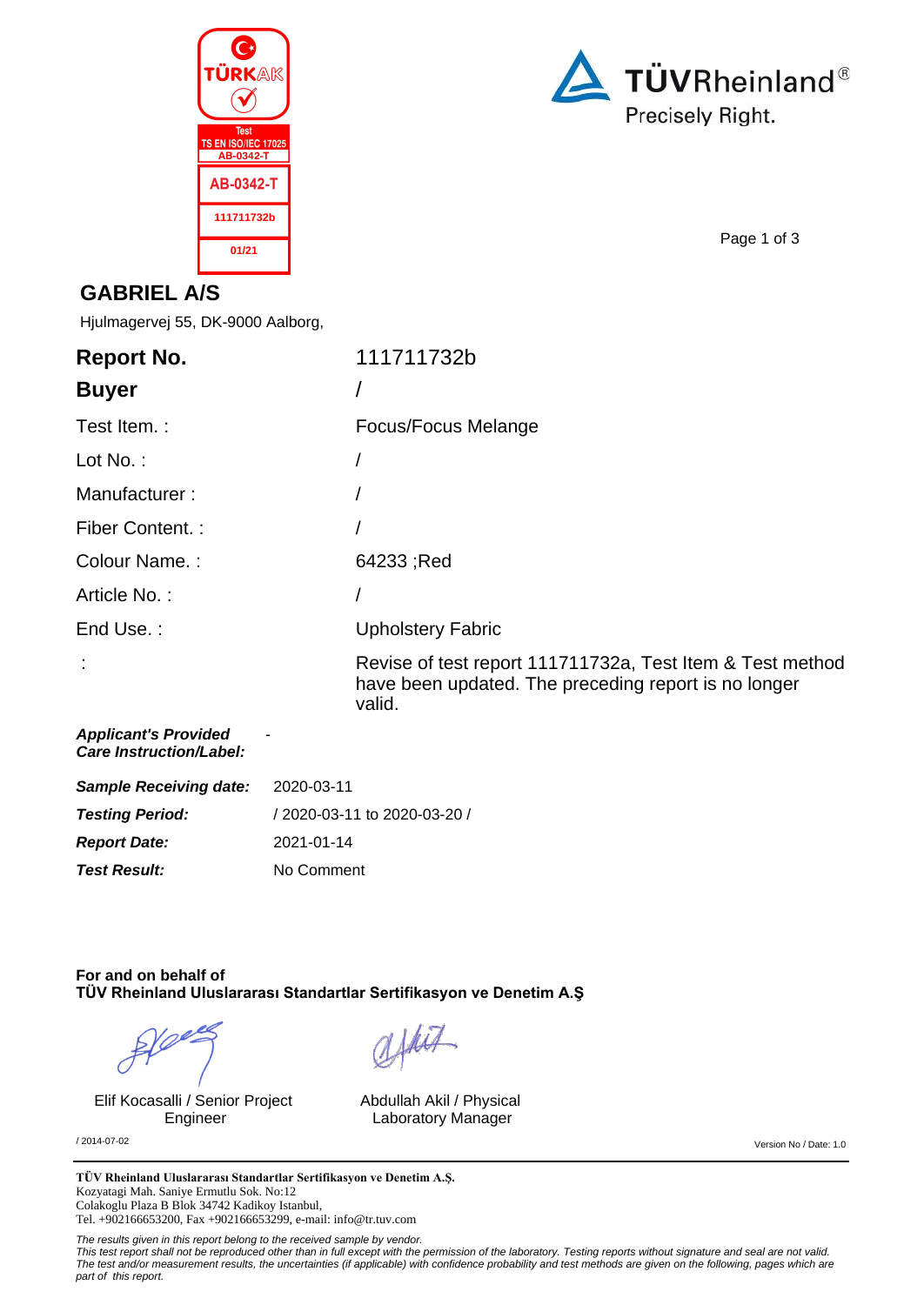**Products**





Page 2 of 3

## **1. Photo**



# **2. List of Materials**

**Material List:**

| Material No. | <b>Material</b> | Color | Location            |
|--------------|-----------------|-------|---------------------|
| M001         | $T$ extile      | Red   | Focus/Focus Melange |

### **Conclusion:**

| <b>TEST PROPERTY</b>      | <b>M001</b> |
|---------------------------|-------------|
| <b>Pilling Resistance</b> | #           |
| Abrasion Resistance       | #           |
|                           |             |

**1.Pilling Resistance**

Test method : ASTM D3511 02

|                                       | M001    |  |
|---------------------------------------|---------|--|
| After a 30 revolution fuzzing<br>test | $2 - 3$ |  |
| After a 50 revolution pilling<br>test | 3       |  |

**Requirement**